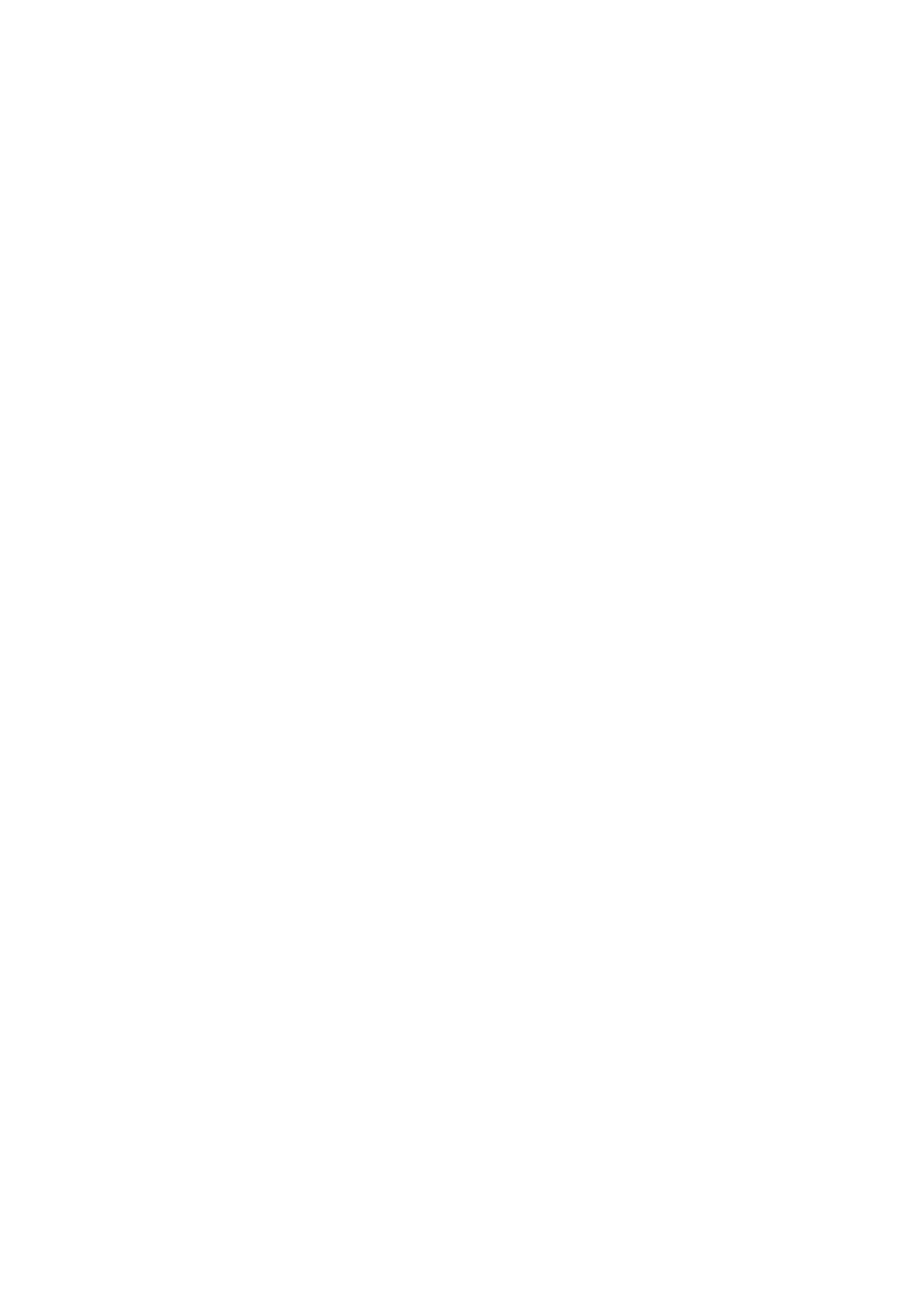

# **1 Welcome**

Member Walter Togiamua led the meeting in prayer.

# **2 Apologies**

There were no apologies.

*Note: Cr Alf Filipaina and Cr Efeso Collins tabled their apologies for absence.*

# **3 Declaration of Interest**

There were no declarations of interest.

# **4 Confirmation of Minutes**

Resolution number MO/2022/80

MOVED by Chairperson N Bakulich, seconded by Member P Peo:

# **That the Māngere-Ōtāhuhu Local Board:**

a) **confirm the ordinary minutes of its meeting, held on Wednesday, 18 May 2022, including the confidential section, as true and correct.**

# **CARRIED**

## **5 Leave of Absence**

There were no leaves of absence.

## **6 Acknowledgements**

## **Chair Tauanu'u Nanai Nick Bakulich:**

- congratulations to the Ta'i Tamaiti Early Childhood Centre who have opened their facility, our well wishes to the staff, tamariki and Board Members as we remember the hard work that was put in by many under the leadership of the Cook Islands Development Agency NZ
- opening of the 'Awakening the Taniwha' Exhibition at the Māngere Arts Centre, a piece of work that is put together by nine indigenous artists of various disciplines
- the Auckland Light Rail 'Picture Your Future' competition was won by three students, two of which came out of Māngere-Ōtāhuhu Schools. Congratulations to Nevaeh Su'a of Māngere Central and Alexi Herrold of Waterlea School. Both drawings appear on the back of buses and are also displayed in local bus stop shelters
- we congratulate Melegalenuu Ah Sam of Māngere College who was awarded and became a Member of the New Zealand Order of Merit in the Queens Birthday Honors list for services to Pacific languages education
- I acknowledge the passing of Luafalealo Tagaloa Leniu on the 20th of May 2022. Tagaloa was a familiar face of Pacific Wardens who patrolled the Māngere Town Centre and community
- a very big week of Samoa Language Week celebration and events in the Ward which also coincided with the 60th Anniversary of Samoa's Independence: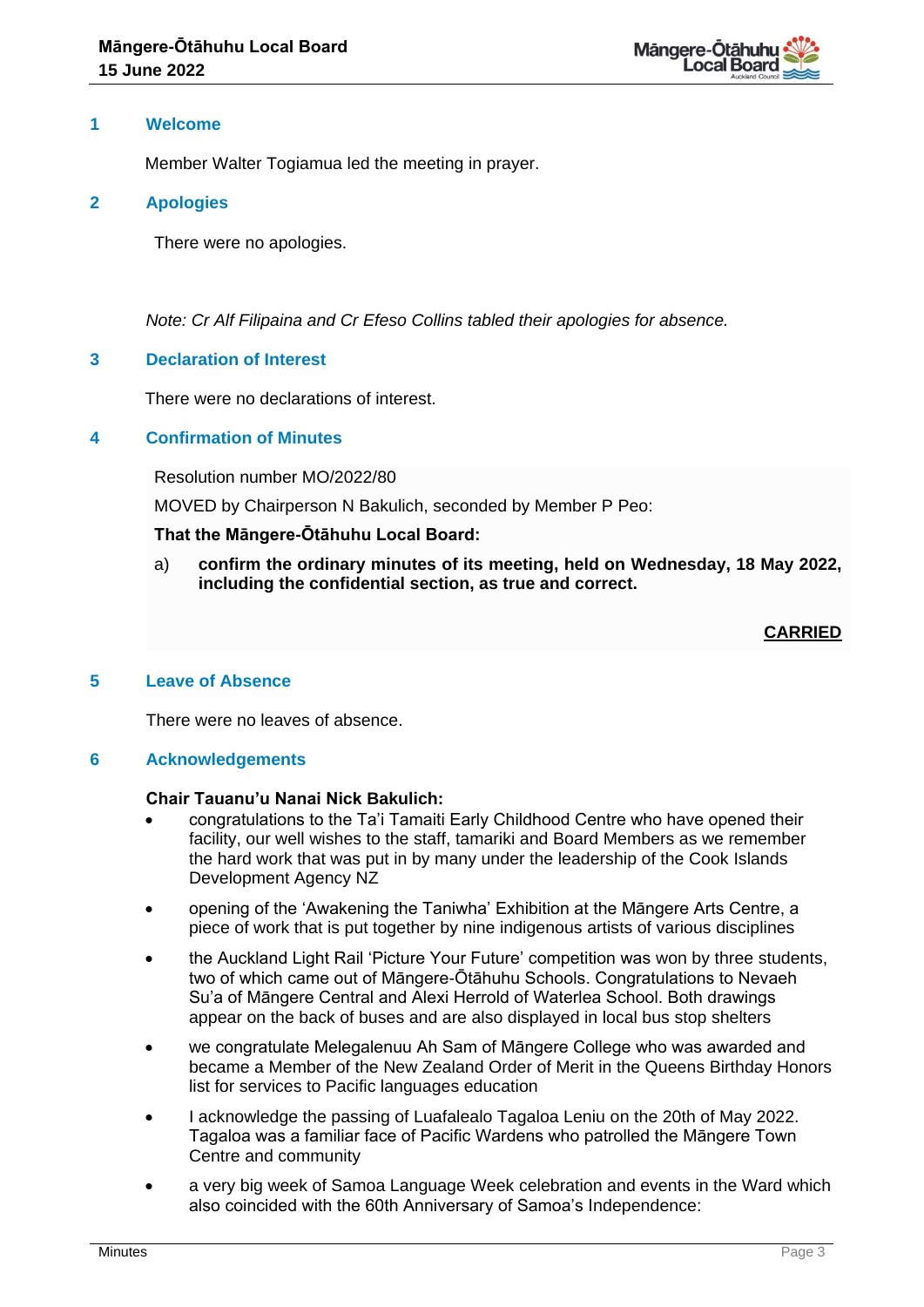

- o Māngere-Ōtāhuhu Libraries Samoa Language Debate known as 'Felafolafoai'ga a a'oga maualuluga' between McAuley High School and Sir Edmund Hillary Collegiate Senior School
- $\circ$  a parade was held in Māngere on 6 June where the community was addressd by the Samoan Prime Minister.

# **Deputy Chair Christine O'Brien**:

Congratulations for recognition in the QB Honours:

- Mrs Melegalenuu Ah Sam, MNZM, for services to Pacific language education
- Mr Hurimoana Nui Dennis, MNZM, for services to Māori and the community
- Ms Ellen Huia Norman, QSM, for services to Māori and mental health
- congratulations Roger Tuivasa Sheck, formerly Ōtāhuhu College, on his All Black selection
- congratulations & thanks to UoA for its Vision Bus Aotearoa's First Mobile Optometry Clinic – which is offering eye tests and treatments, including glasses, at no cost to patients and has already visited Ngā Iwi School and Fairburn School.

#### **Member Papaliitele Peo**:

• Tauanu'u Nick Bakulich and Harry Fatu Toleafoa for support for the Samoa Independence celebratrions, Flag Raising and Parade.

## **7 Petitions**

There were no petitions.

## **8 Deputations**

## **8.1 Deputation - Māngere Mountain Education Trust**

Heather Ruru and Stephanie Tawha from Māngere Mountain Education Trust was in attendance to present to the Board.

Resolution number MO/2022/81

MOVED by Chairperson N Bakulich, seconded by Member W Togiamua:

## **That the Māngere-Ōtāhuhu Local Board:**

**a) thank Heather Ruru and Stephanie Tawha from Māngere Mountain Education Trust for their attendance.**

**CARRIED**

## **8.2 Deputation - Māngere Market Trust**

Dave Fearon from Māngere Market Trust was in attendance to present to the Board. Resolution number MO/2022/82

MOVED by Chairperson N Bakulich, seconded by Deputy Chairperson C O'Brien:

## **That the Māngere-Ōtāhuhu Local Board:**

## **a) thank Dave Fearon from Māngere Market Trust for his attendance.**

**CARRIED**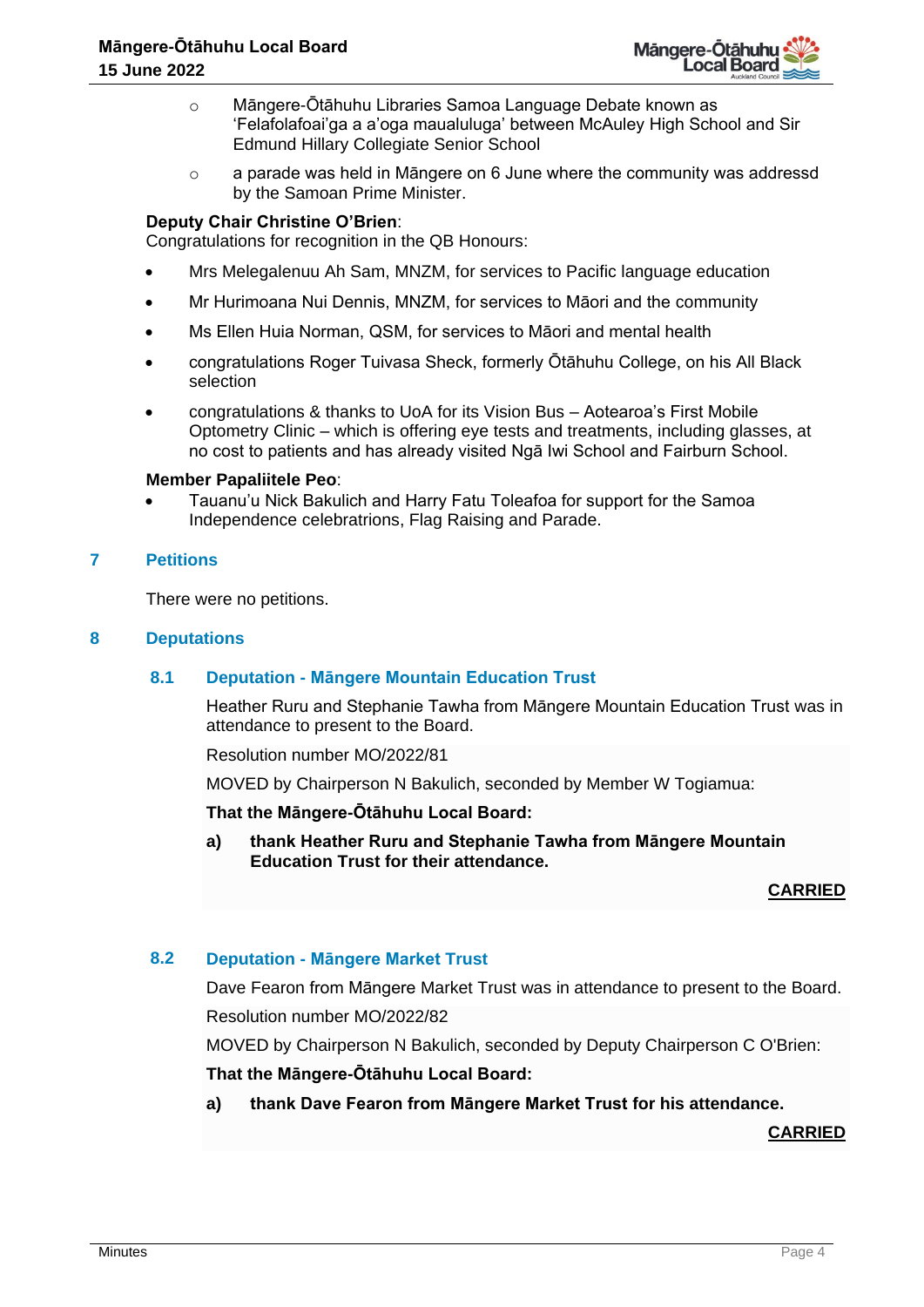

## **9 Public Forum**

There was no public forum.

**10 Extraordinary Business**

There was no extraordinary business.

**11 Governing Body Member Update**

There was no Governing Body Member Update

*Note: with the agreement of the meeting items 14, 15, 16 and 17 were taken after item 11.*

# **14 Approval of the Māngere-Ōtāhuhu Local Board Plans and Places work programme 2022/2023**

Resolution number MO/2022/83

MOVED by Chairperson N Bakulich, seconded by Member M Kolo:

## **That the Māngere-Ōtāhuhu Local Board:**

**a) approve the Plans and Places work programme 2022/2023 provided in Attachment A of the agenda report.**

**CARRIED**

# **15 Approval of the Māngere-Ōtāhuhu Local Board Tātaki Auckland Unlimited work programme 2022/2023**

Resolution number MO/2022/84

MOVED by Chairperson N Bakulich, seconded by Member P Peo:

**That the Māngere-Ōtāhuhu Local Board:**

- **a) approve the Tātaki Auckland Unlimited work programme 2022/2023 provided as Attachment A of the agenda report**
- **b) note the board has already allocated funding of \$75,000 in 2022/23 financial year and \$160,000 in the 2023/24 financial year towards the Economic Broker role at its meeting on 20 April 2022 (resolution MO/2022/48).**

**CARRIED**

*Chairperson N Bakulich welcomed mana whenua Whaea Kathleen Wilson to the meeting.*

# **16 Approval of the 2022/2023 Māngere-Ōtāhuhu Local Board Customer and Community Services work programme**

Resolution number MO/2022/85

MOVED by Chairperson N Bakulich, seconded by Member W Togiamua: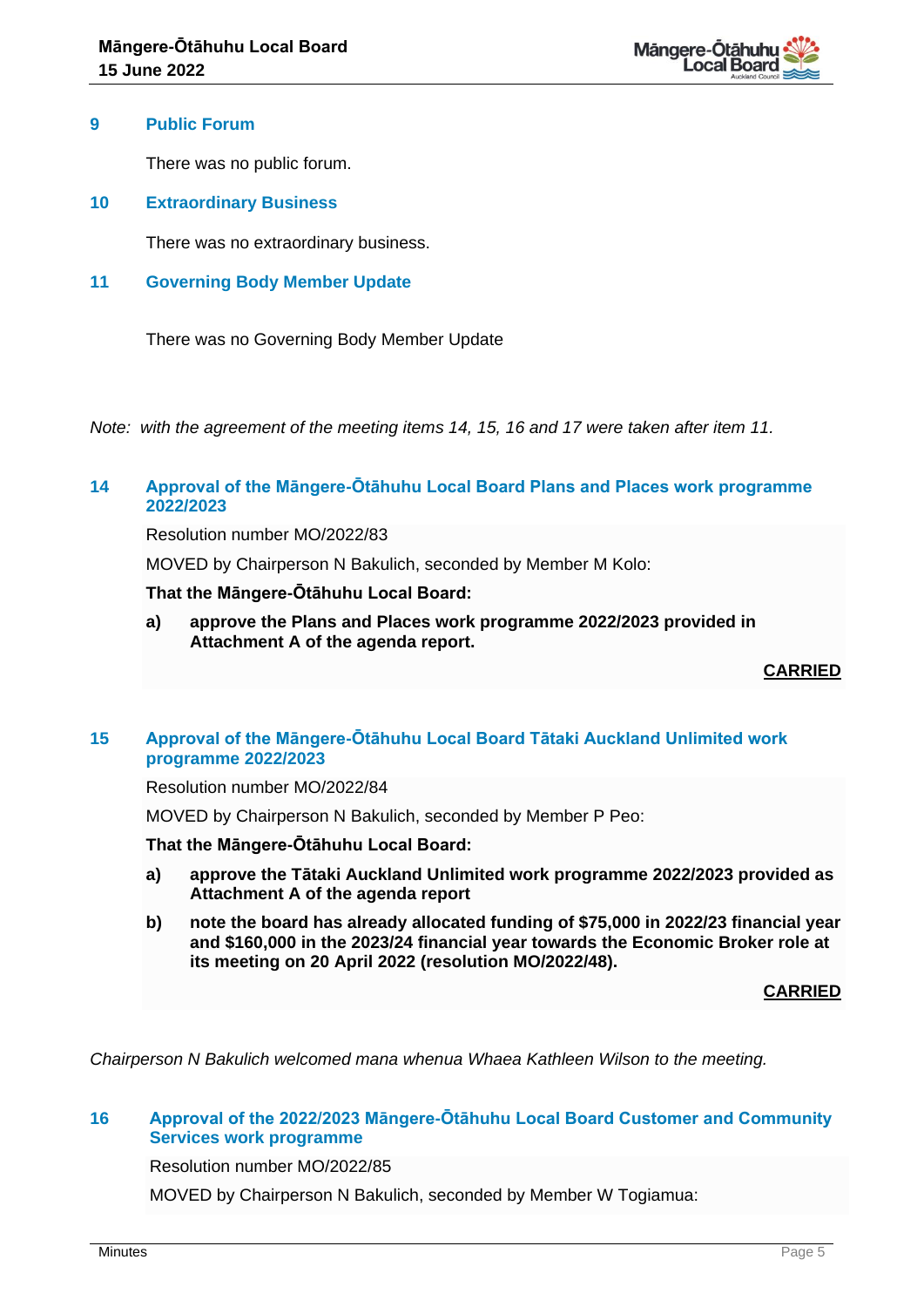**That the Māngere-Ōtāhuhu Local Board:**

- **a) approve the 2022/2023 Customer and Community Services work programme and its associated budget provided as Attachment A of the agenda report**
- **b) request staff to increase the budget attached to the work programme line #1505 – venue hire subsidy from \$13,726 to \$18,306 to cover the 2% venue hire regional subsidy increase**
- **c) request staff to change the title of work programme line #2831 – "CARRY FORWARD MO: Te Kete Rukuruku (Māori naming of parks and places) tranche one" to "Te Kete Rukuruku (Māori naming of parks and places) tranche two"**
- **d) approve in principle the 2023/2024 Customer and Community Services work programme provided as Attachment A to the agenda report, noting that the LDI Opex allocations will be balanced to budgets in the associated future years' work programme**
- **e) approve in principle the 2024/2025 Customer and Community Services - Community Facilities only work programme provided as Attachment A of the agenda report, noting that the LDI Opex allocations will be balanced to budgets in the associated future years' work programme**
- **f) approve the Risk Adjusted Programme projects identified in the 2022/2023 Customer and Community Services work programme provided as Attachment A of the agenda report**
- **g) note that funding for the Coastal Renewals, Landslide Prevention, Local Parks and Sports Field Development budgets is subject to approval by the Parks, Arts, Community and Events Committee**
- **h) note that there may be minor changes to year one of the 2022/2023 Local Board C&CS Work Programme, and other changes in years 2 and 3 which are approved in principle, due to Annual Budget decisions affecting capital budgets and that changes required will be discussed with and reported to the local board early in the new financial year.**

**CARRIED**

# **17 Approval of the 2022/2023 Māngere-Ōtāhuhu Local Board Infrastructure and Environmental Services Work Programme**

Resolution number MO/2022/86

MOVED by Chairperson N Bakulich, seconded by Member H Toleafoa:

# **That the Māngere-Ōtāhuhu Local Board:**

**a) approve its 2022/2023 Infrastructure and Environmental Services work programme and associated budgets, as summarised in the table below and detailed in Attachment A of the agenda report:**

| Activity name 2022/2023 budget for approval                 | <b>Activity name</b><br>2022/2023<br>budget for<br>approval |
|-------------------------------------------------------------|-------------------------------------------------------------|
| <b>Climate action programme</b>                             | \$40,000                                                    |
| Huringa whanonga mōkai ngeru: Cat owner behaviour<br>change | \$5,000                                                     |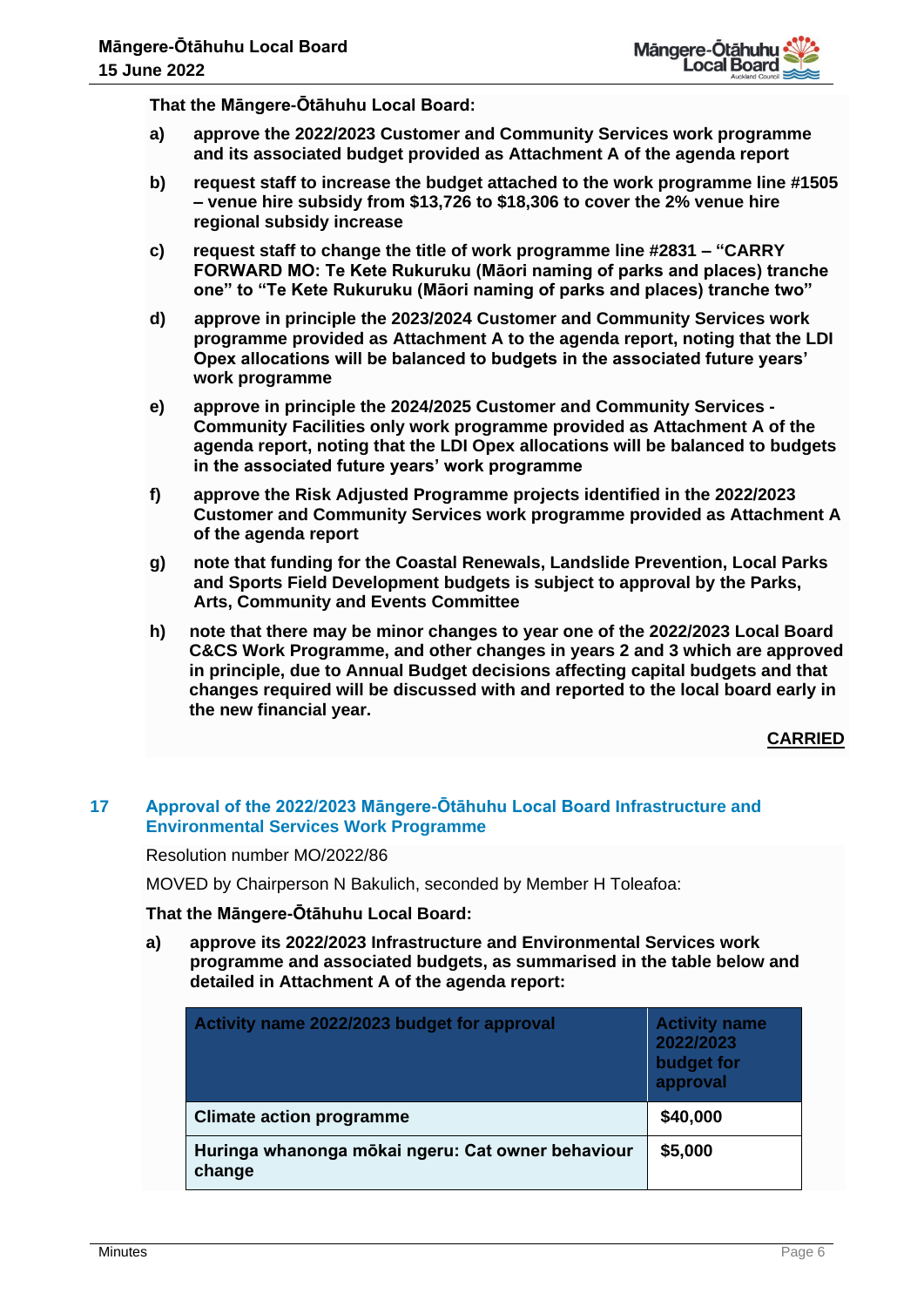| Low carbon lifestyles                | \$30,000  |
|--------------------------------------|-----------|
| Mängere bike hub                     | \$25,750  |
| Mängere waterways restoration        | \$75,000  |
| <b>Resource Recovery Network</b>     | \$20,000  |
| <b>Manukau Harbour Forum</b>         | \$8,000   |
| Pest Free Ihumātao                   | \$120,000 |
| <b>Pest Free Urban South</b>         | \$43,250  |
| Pūkaki Crater restoration            | \$20,000  |
| Schools waste minimisation programme | \$30,000  |
| Tāmaki Estuary Environmental Forum   | \$8,000   |
| Total                                | \$425,000 |

- **b) approve in principle the 2023/2024 Infrastructure and Environmental Services work programmes in Attachment A of the agenda report**
- **c) note that the indicative programmes and budgets for 2023/2024 are subject to change, and will be confirmed on an annual basis through the approval of the respective work programmes**
- **d) note the allocation of \$200,000 asset-based services capital expenditure budget towards the Kiwi Esplanade – wharf and jetty renewal and \$200,000 towards the Kiwi Esplanade – renew western and eastern seawalls programmes in the 2022/2023 financial year.**

# **CARRIED**

# **12 Local Board Leads and Appointments Report**

The updated Leads and Appointments report, and Members Christine O'Brien, Walter Togiamua, Papaliitele Peo and Harry Toleafoa's Local Board Lead reports were tabled at the meeting.

A copy of the reports has been placed on the official minutes and are available on the Auckland Council website as a minute attachment. Resolution number MO/2022/87

MOVED by Chairperson N Bakulich, seconded by Member P Peo:

## **That the Māngere-Ōtāhuhu Local Board:**

- **a) receive the verbal and written reports from local board members**
- **b) endorse the updated leads and alternatives appointments, tabled at the meeting as Attachment A.**

# **CARRIED**

# **Attachments**

A 15 June 2022: Māngere-Ōtāhuhu Local Board - Item 12 - Leads and Alternative Appointments and External Group Appointments report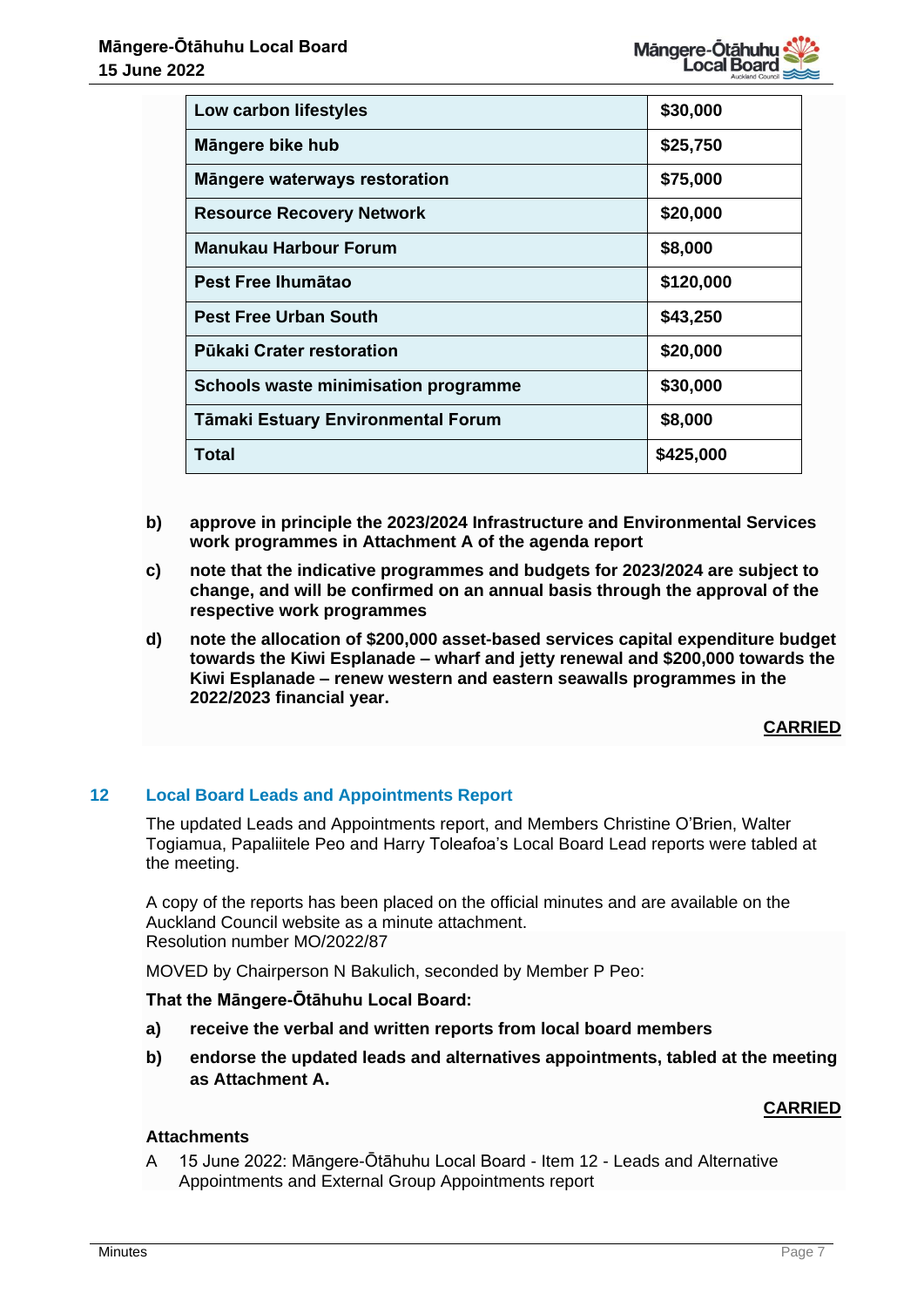

- B 15 June 2022: Māngere-Ōtāhuhu Local Board Item 12 Local Board Leads and Appointments Reports - Member Christine O'Brien report
- C 15 June 2022: Māngere-Ōtāhuhu Local Board Item 12 Local Board Leads and Appointments Reports - Member Walter Togiamua report
- D 15 June 2022: Māngere-Ōtāhuhu Local Board Item 12 Local Board Leads and Appointments Reports - Member Papaliitele Peo report
- E 15 June 2022: Māngere-Ōtāhuhu Local Board Item 12 Local Board Leads and Appointments Reports - Member Harry Toleafoa report

# **13 Chairpersons Report and Announcements**

Resolution number MO/2022/88

MOVED by Chairperson N Bakulich, seconded by Member W Togiamua:

## **That the Māngere-Ōtāhuhu Local Board:**

**a) receive the verbal update from the local board chairperson.**

**CARRIED**

*Note: with the agreement of the meeting items 14, 15, 16 and 17 were taken after item 11.*

## **18 2022-23 Joint CCO Local Board Engagement Plans and 2021-22 Q3 Update**

Resolution number MO/2022/89

MOVED by Chairperson N Bakulich, seconded by Member M Kolo:

**That the Māngere-Ōtāhuhu Local Board:**

- **a) adopt the Joint Council-Controlled Organisation Local Board Engagement Plan 2022-2023 as agreed between the local board and Auckland Council's substantive Council-Controlled Organisations: Auckland Transport, Eke Panuku Development Auckland, Tātaki Auckland Unlimited and Watercare**
- **b) note that the attachments to the Joint Council-Controlled Organisation Local Board Engagement Plan 2022-2023 will be updated as needed, with changes reported to the local board each quarter**
- **c) authorise the chair of the local board to sign this agreement on behalf of the local board, alongside representatives from the four Council-Controlled Organisations.**

**CARRIED**

# **19 Community Facilities Network Plan revised Action Plan (2022)**

Resolution number MO/2022/90

MOVED by Chairperson N Bakulich, seconded by Deputy Chairperson C O'Brien:

## **That the Māngere-Ōtāhuhu Local Board:**

- **a) receive the revised Community Facilities Network Plan Action Plan (2022), provided in Attachment A of the agenda report.**
- **b) ensure an equity lens for community facilities provision is integrated into regional plans as the impact of higher costs and lower provision affect some communities more than others and these communities, businesses and**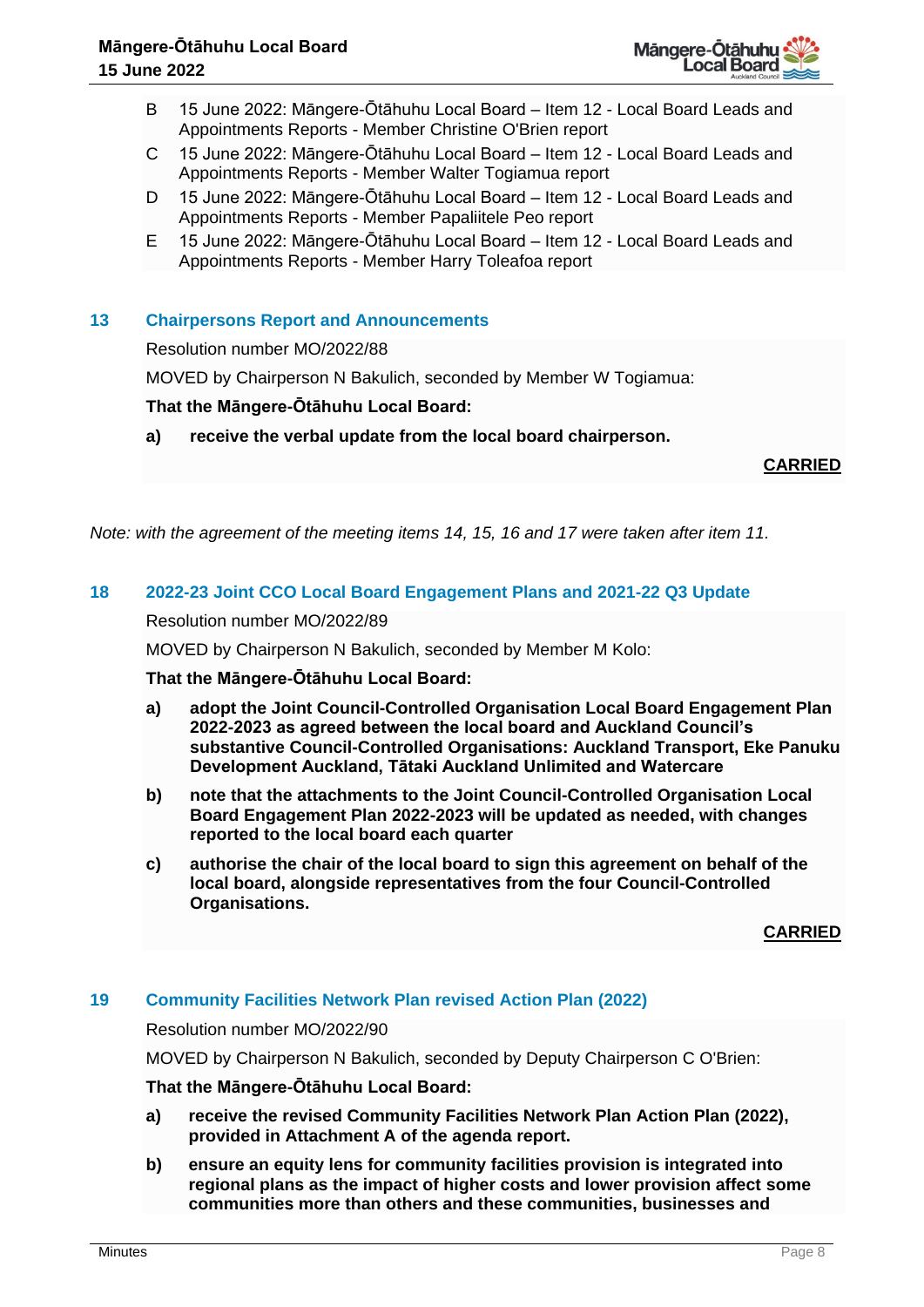**households also tend to be the least able to absorb the impact without affecting their quality of life and finances**

- **c) request Governing Body support the following projects that are are desperately needed by the community:** 
	- **i) David Lange destination playground**
	- **ii) completing Massey Homestead renovations**
	- **iii) Māngere Centre Park developments**
	- **iv) Māngere-East Community Facility (OLI) and Walter Massey Park upgrade**
	- **v) Ōtāhuhu town centre upgrade**
- **d) note Key Issue 4 in the Long-term Plan 2021-31 that sets a direction for community services to be delivered differently and with less reliance on delivery through council facilities**
- **e) in conjunction with action 164 (understanding community services currently provided by council and third parties), request additional actions and information in the Action Plan that outline how Key Issue 4 of the Long-term Plan 2021-31 will be implemented and facility-based services transitioned over the next few years with a focus on providing sufficient notice and support to manage the impact on customers**
- **f) note the decision of the Governing Body to allocate increased local board decision-making over local community services (GB/2021/137) and the need for high quality information, analysis and advice for local boards to consider appropriate service levels for their communities in the future**
- **g) notes action 162 in the Action Plan which currently states "investigate how to approach local and regional planning for community services taking into account delegated decision making" is not currently programmed**
- **h) request wording in action 162 be amended to "allocated" decision making rather than "delegated" decision making, the description further clarified to ensure the focus is on providing information and advice to local boards on community service needs and priorities in local areas, and request this action be prioritised so the information is available in time for Local Board Plan development in 2023**
- **i) request that each action in the Plan clarify the respective governance role of local boards and the Governing Body so staff and the public understand the shared governance responsibilities in council facilities and community services provision**
- **j) request the Community Facilities Network Plan which sets the strategic direction for the Action Plan be reviewed from a first principles basis to incorporate significant strategic shifts in council policy and planning since 2015 in areas such as shared governance, Maori outcomes, climate action, and improving equity of access, and funding of, community services**
- **k) authorise the Chairperson, Tauanu'u Nanai Nick Bakulich and Deputy Chair Christine O'Brien to present the board's feedback on the revised Community Facilities Network Plan Action Plan (2022) to the Parks, Arts, Community and Events Committee when they consider adoption of the Action Plan in August 2022.**

# **CARRIED**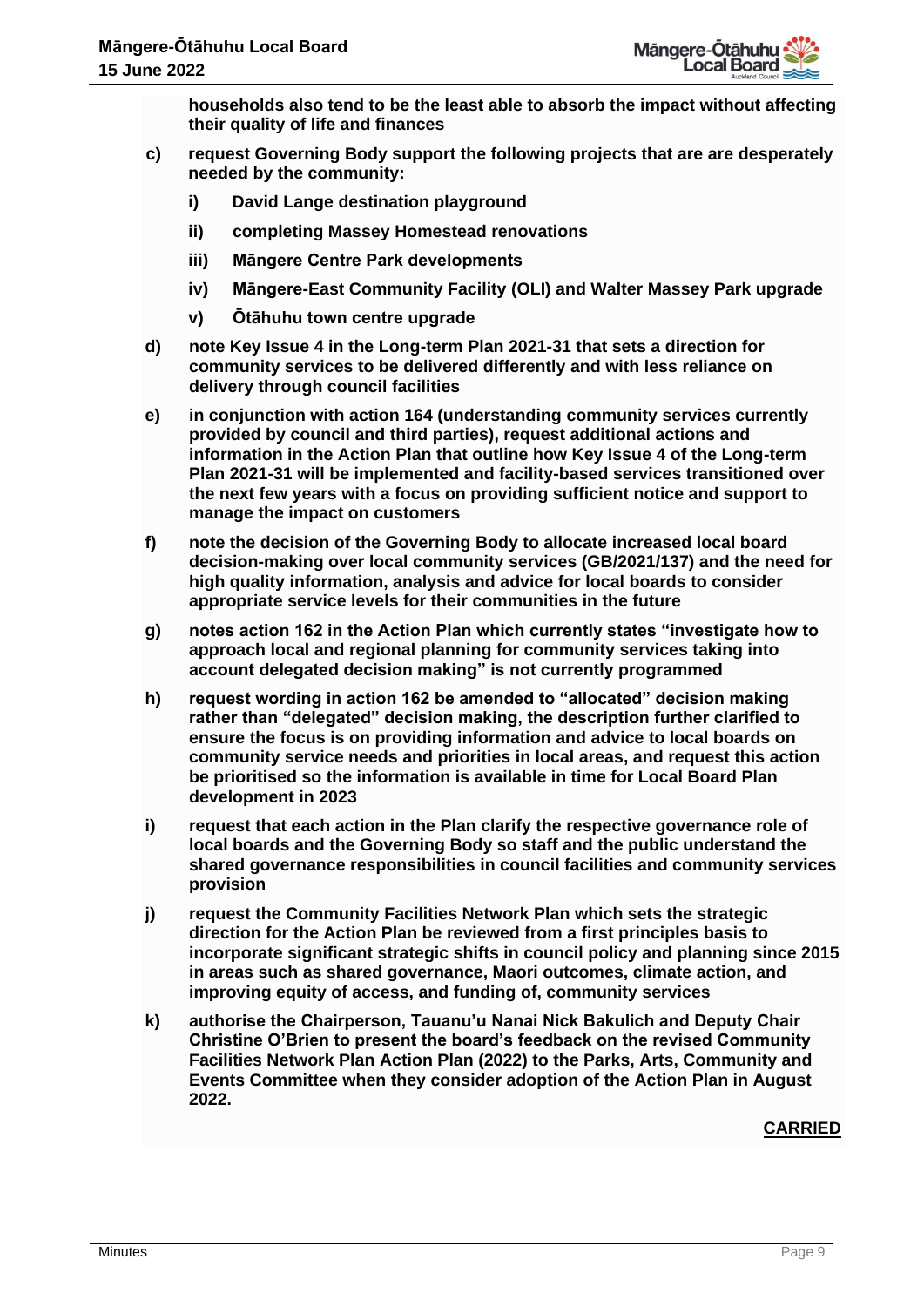

# **20 Māngere-Ōtāhuhu Quick Response Round Three 2021/2022 grant allocations**

Resolution number MO/2022/91

MOVED by Chairperson N Bakulich, seconded by Member W Togiamua:

## **That the Māngere-Ōtāhuhu Local Board:**

## **a) agree to fund each application in the Māngere-Ōtāhuhu Quick Response Round Three 2021/2022 in Table One below:**

*Table One: M*ā*ngere-Ōtāhuhu Quick Response Grant Round Three 2021/2022 application*

| <b>Application</b><br>ID | <b>Organisation</b>                                                         | <b>Requesting funding</b><br>for                                                                                                                                                                   | <b>Amount</b><br>requested | Approved/<br>Grant /<br><b>Decline</b> |
|--------------------------|-----------------------------------------------------------------------------|----------------------------------------------------------------------------------------------------------------------------------------------------------------------------------------------------|----------------------------|----------------------------------------|
| QR2209-<br>303           | <b>New Zealand</b><br><b>Hindu Temple</b><br><b>Society</b><br>Incorporated | <b>Towards advertising</b><br>and refreshments<br>for Guru Purnima in<br>Mangere (July 2022)                                                                                                       | \$2,000.00                 | Grant<br>\$2000                        |
| QR2209-<br>304           | Youthline<br><b>Auckland</b><br><b>Charitable</b><br><b>Trust</b>           | <b>Towards Mängere-</b><br><b>Otähuhu's share of</b><br>the annual budget<br>cost to run youth<br>helpline service<br>(July 2022 - March<br>2023)                                                  | \$2,000.00                 | Grant<br>\$2000                        |
| QR2209-<br>305           | <b>Communicare</b><br>CMA (Ak) Inc                                          | <b>Towards venue hire</b><br>of Mangere Netball<br>Centre (July 2022 -<br>May 2023)                                                                                                                | \$2,652.00                 | Grant<br>\$2000 (QRG<br>maximum)       |
| QR2209-<br>307           | <b>Otāhuhu</b><br><b>Business</b><br><b>Association</b><br><b>Inc</b>       | <b>Towards 40 boxing</b><br>gloves for youth<br>boxing class in<br>Ōtāhuhu Youth<br>Space (July 2022 -<br>December 2022)                                                                           | \$1,805.60                 | Grant<br>\$1805.60                     |
| QR2209-<br>309           | <b>Melanoma</b><br><b>New Zealand</b>                                       | <b>Towards nurse</b><br>educator and<br>administrative<br>support person to<br>run Melanoma New<br><b>Zealand Mobile Spot</b><br><b>Check in Mängere-</b><br>Ōtāhuhu (July 2022<br>- October 2022) | \$1,260.00                 | Grant<br>\$1260.00                     |
| QR2209-<br>310           | <b>AFL New</b><br><b>Zealand</b>                                            | <b>Towards footballs,</b><br>uniform tops.<br>medals for the AFL<br><b>Youth Programme</b><br>in Walter Massey<br>Park (October 2022 -<br>December 2022)                                           | \$2,000.00                 | Grant<br>\$2000                        |
| QR2209-<br>313           | Ara<br><b>Education</b><br><b>Charitable</b><br><b>Trust</b>                | <b>Towards training</b><br>costs, powhiri, and<br>workbooks for the<br>mentoring<br>programme at Ara                                                                                               | \$2,000.00                 | Grant<br>\$2000                        |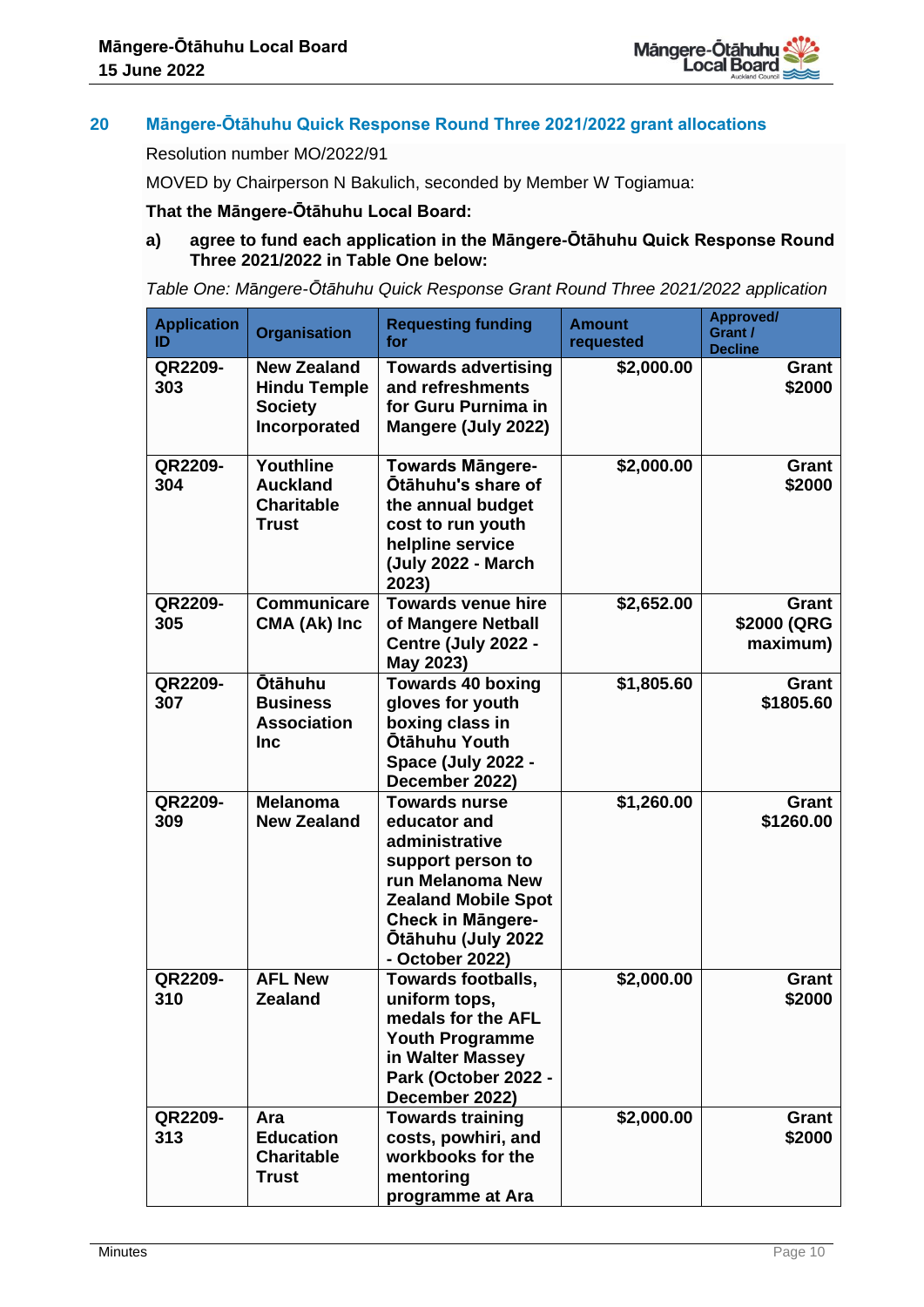

|                |                                                    | <b>Jobs and Skills Hub</b><br>(July 2022 -<br>November 2022)                                                                                            |             |                                                                                                                                                     |
|----------------|----------------------------------------------------|---------------------------------------------------------------------------------------------------------------------------------------------------------|-------------|-----------------------------------------------------------------------------------------------------------------------------------------------------|
| QR2209-<br>315 | <b>Mobility Dogs</b><br><b>Assistance</b><br>Trust | <b>Towards veterinary</b><br>costs of mobility<br>dogs in Mangere-<br>Ōtāhuhu (July 2022<br>- September 2022)                                           | \$2,000.00  | Grant<br>\$2000                                                                                                                                     |
| QR2209-<br>316 | Te Whakaora<br><b>Tangata</b>                      | <b>Towards service</b><br>delivery manager<br>wages to run Family<br><b>Restoration Course</b><br>programme delivery<br>(July 2022 -<br>September 2022) | \$2,000.00  | Grant<br>\$2000                                                                                                                                     |
| QR2209-<br>317 | <b>Fireplace Arts</b><br>& Media Ltd               | <b>Towards performers</b><br>fee for the pop-up<br>concert in Otāhuhu<br><b>Train Station</b><br>(November 2022)                                        | \$2,000.00  | Grant<br>\$2000<br>On the<br>condition that<br>permits and<br>consent is<br>obtained to<br>perform at the<br><b>Ōtāhuhu Train</b><br><b>Station</b> |
| Total          |                                                    |                                                                                                                                                         | \$19,717.60 | \$19065.60                                                                                                                                          |

# **CARRIED**

# **21 Local board feedback on the council's preliminary response to the National Policy Statement on Urban Development 2020 and the Resource Management (Enabling Housing Supply and Other Matters) Amendment Act 2021**

The local board feedback on the council's preliminary response to the National Policy Statement on Urban Development 2020 and the Resource Management (Enabling Housing Supply and Other Matters) Amendment Act 2021 was tabled at the meeting.

A copy has been placed on the official minutes and is available on the Auckland Council website as a minute attachment. Resolution number MO/2022/92

MOVED by Chairperson N Bakulich, seconded by Member W Togiamua:

# **That the Māngere-Ōtāhuhu Local Board:**

- **a) note the council's preliminary response to the National Policy Statement on Urban Development 2020 and the Resource Management (Enabling Housing Supply and Other Matters) Amendment Act 2021 provided as Attachment A of the agenda report**
- **b) note the feedback received from Aucklanders on the council's preliminary response during the three-week public consultation in April and May 2022 provided as Attachment B of the agenda report**
- **c) adopt the Board feedback tabled at the meeting as Attachment A**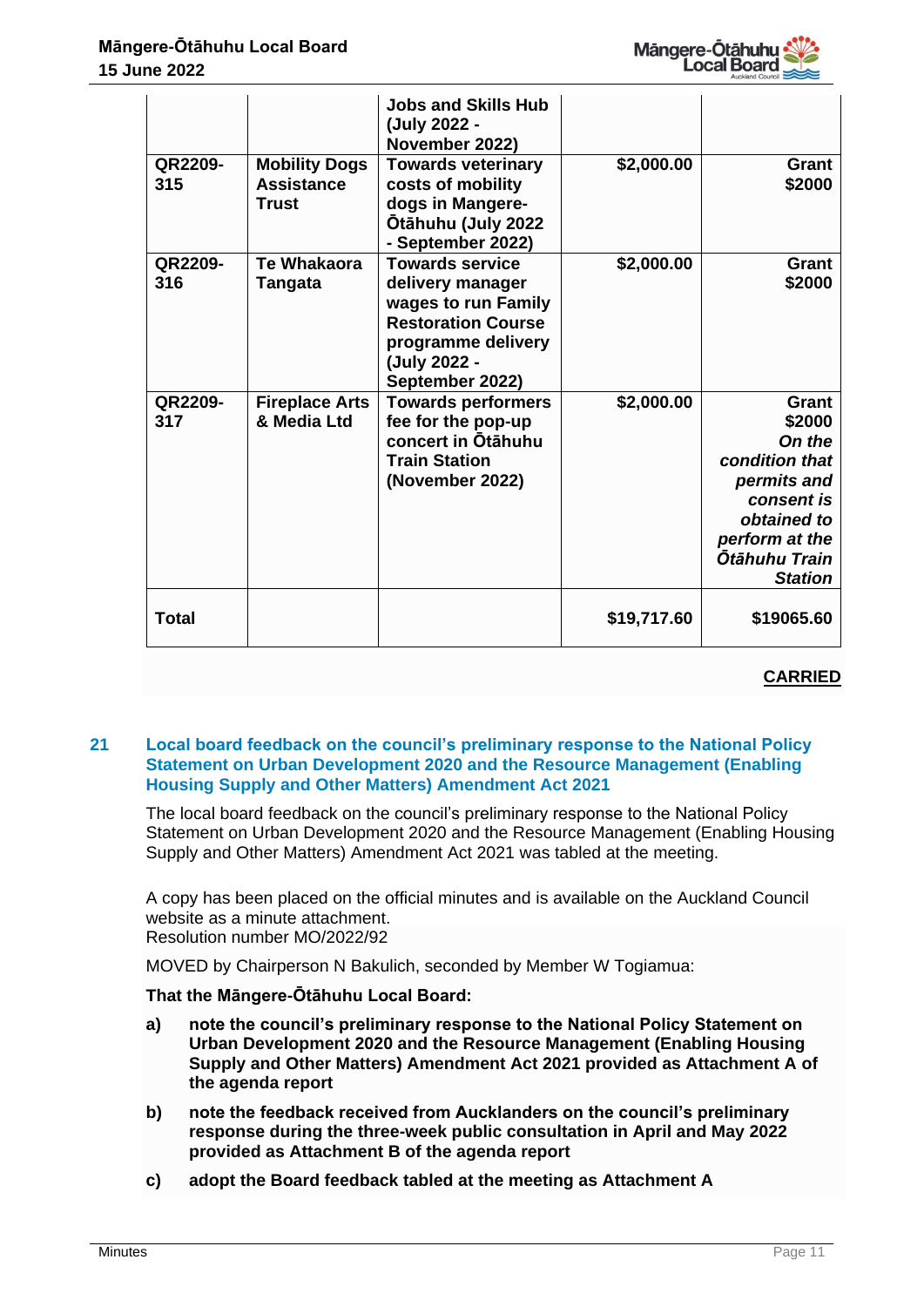**d) generally support intensification to improve housing choice and affordability, but is concerned that intensification is occurring in communities that are underprovided for in terms of public open spaces, facilities and amenities and further investment is needed to address this situation so access to quality public services is enhanced rather than reduced as a result of intensification.**

# **CARRIED**

# **Attachments**

A 15 June 2022: Māngere-Ōtāhuhu Local Board - Item 21 - Local board feedback on the council's preliminary response to the National Policy Statement on Urban Development 2020 and the Resource Management (Enabling Housing Supply and Other Matters) Amendment A ct 2021 – Local Board feedback

## **22 Local board feedback on proposed supporting plan changes to accompany the Medium Density Residential Standards and National Policy Statement on Urban Development plan change**

## Resolution number MO/2022/93

MOVED by Chairperson N Bakulich, seconded by Member M Kolo:

## **That the Māngere-Ōtāhuhu Local Board:**

- **a) note the content outlined in the agenda report relating to the development of draft plan changes and variations to the Auckland Unitary Plan to be considered for notification at the August 2022 Planning Committee meeting together with the Intensification Planning Instrument on medium density residential standards and implementing Policies 3 and 4 of the National Policy Statement on Urban Development 2020**
- **b) generally supports the content outlined in the attachments to the agenda report and will provide further feedback on the content after public submissions have closed.**

# **CARRIED**

# **23 Local board feedback on Auckland Transport's Draft Parking Strategy (2022)**

The local board feedback on Auckland Transport's Draft Parking Strategy was tabled at the meeting.

A copy has been placed on the official minutes and is available on the Auckland Council website as a minute attachment.

Resolution number MO/2022/94

MOVED by Chairperson N Bakulich, seconded by Member M Kolo:

# **That the Māngere-Ōtāhuhu Local Board:**

- **a) endorse the feedback on the Auckland Transport Draft Parking Strategy, tabled at the meeting as Attachment A**
- **b) authorise the Chairperson, Tauanu'u Nanai Nick Bakulich and Deputy Chair Christine O'Brien to present the board's feedback on the Auckland Transport's Draft Parking Strategy to Auckland's Council Planning Committee in August 2022.**

# **CARRIED**

# **Attachments**

A 15 June 2022: Māngere-Ōtāhuhu Local Board- Item 23 Local board feedback on Auckland Transport's Draft Parking Strategy (2022) - feedback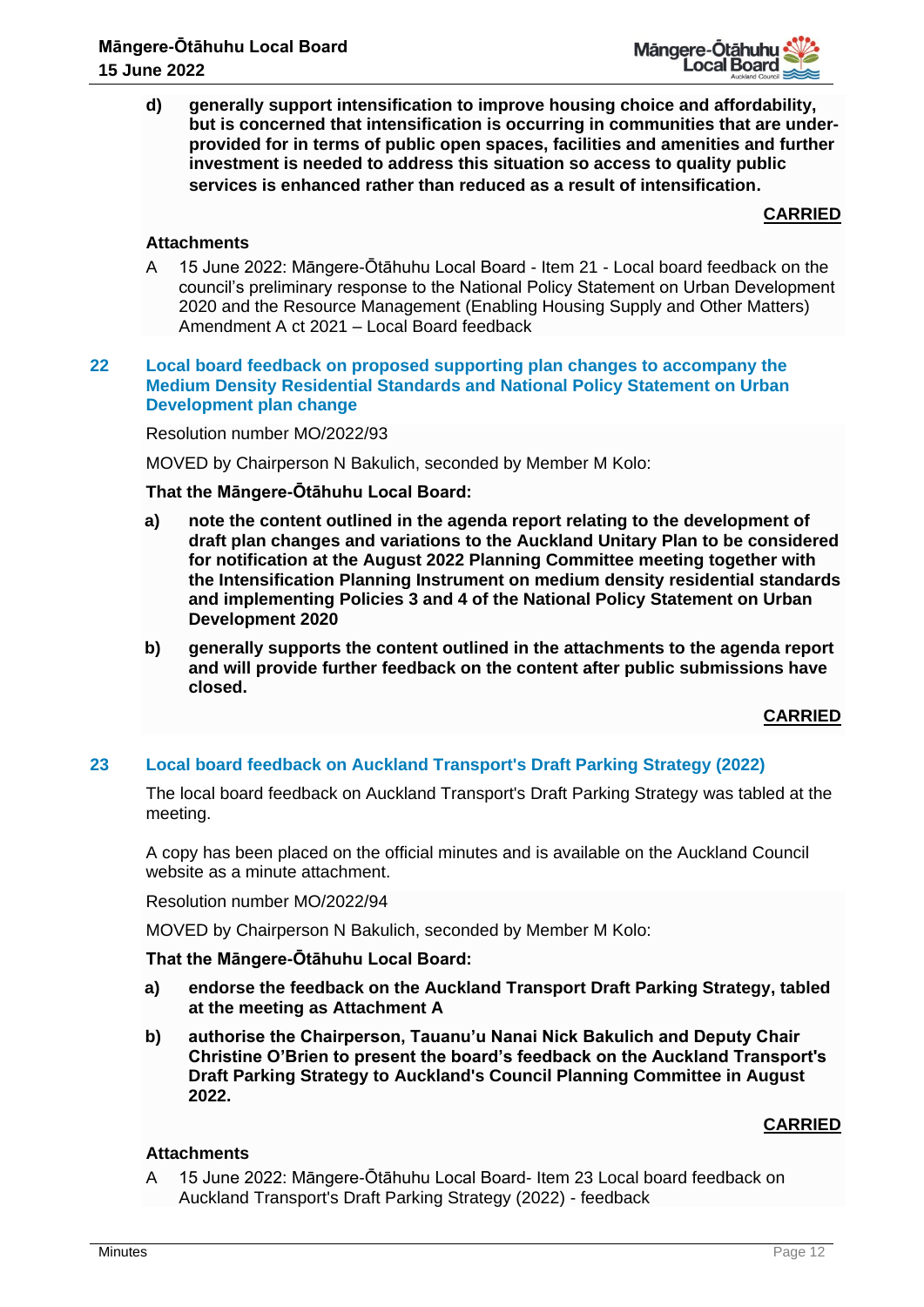

# **24 Sport and Recreation Facilities Investment Fund 2022 - Local Board views**

Resolution number MO/2022/95

MOVED by Chairperson N Bakulich, seconded by Member P Peo:

**That the Māngere-Ōtāhuhu Local Board:**

- **a) endorse the following applications to be considered for investment through the Sport and Recreation Facilities Investment Fund 2022:**
	- **i) Māngere-Ōtāhuhu Netball Centre Incorporated Netball Court Resurfacing David Lange Park, Bader Drive, Māngere \$544,453**
	- **ii) Māngere Centre Park Sports Association Incorporated FIFA Women's World Cup Training Venue Māngere Centre Park, Robertson Road, Māngere East \$365,000.**

**CARRIED**

## **25 Māngere-Ōtāhuhu Sport and Active Recreation Facilities Grants 2021/2022**

#### Resolution number MO/2022/96

MOVED by Chairperson N Bakulich, seconded by Member P Peo:

#### **That the Māngere-Ōtāhuhu Local Board:**

- **a) approve the following grants from the 2021/2022 Māngere-Ōtāhuhu Sport and Active Recreation Facilities grants budget:**
	- **i) Māngere-Ōtāhuhu Netball Centre Incorporated \$22,000 to complete a feasibility study to identify options to address safety and facility design issues**
	- **ii) Manukau Rovers Rugby Football Club Incorporated \$20,900 to complete a feasibility study to identify options for facility upgrades to meet the needs identified in the club's needs assessment**
	- **iii) Māngere College \$33,000 to install and indoor court card access booking system**
	- **iv) Māngere-Ōtāhuhu Netball Centre Incorporated \$7,000 for facility repair works**
	- **v) Tennis Auckland Region Incorporated, on behalf of Māngere Combined Tennis Club Incorporated \$40,000 for court upgrades and multi-use investigation.**

## **CARRIED**

## **26 Māngere Centre Park draft masterplan – approval for public engagement**

Resolution number MO/2022/97

MOVED by Chairperson N Bakulich, seconded by Deputy Chairperson C O'Brien:

## **That the Māngere-Ōtāhuhu Local Board:**

**a) approve the Māngere Centre Park draft masterplan, provided as Attachment A, for community engagement during July 2022.**

## **CARRIED**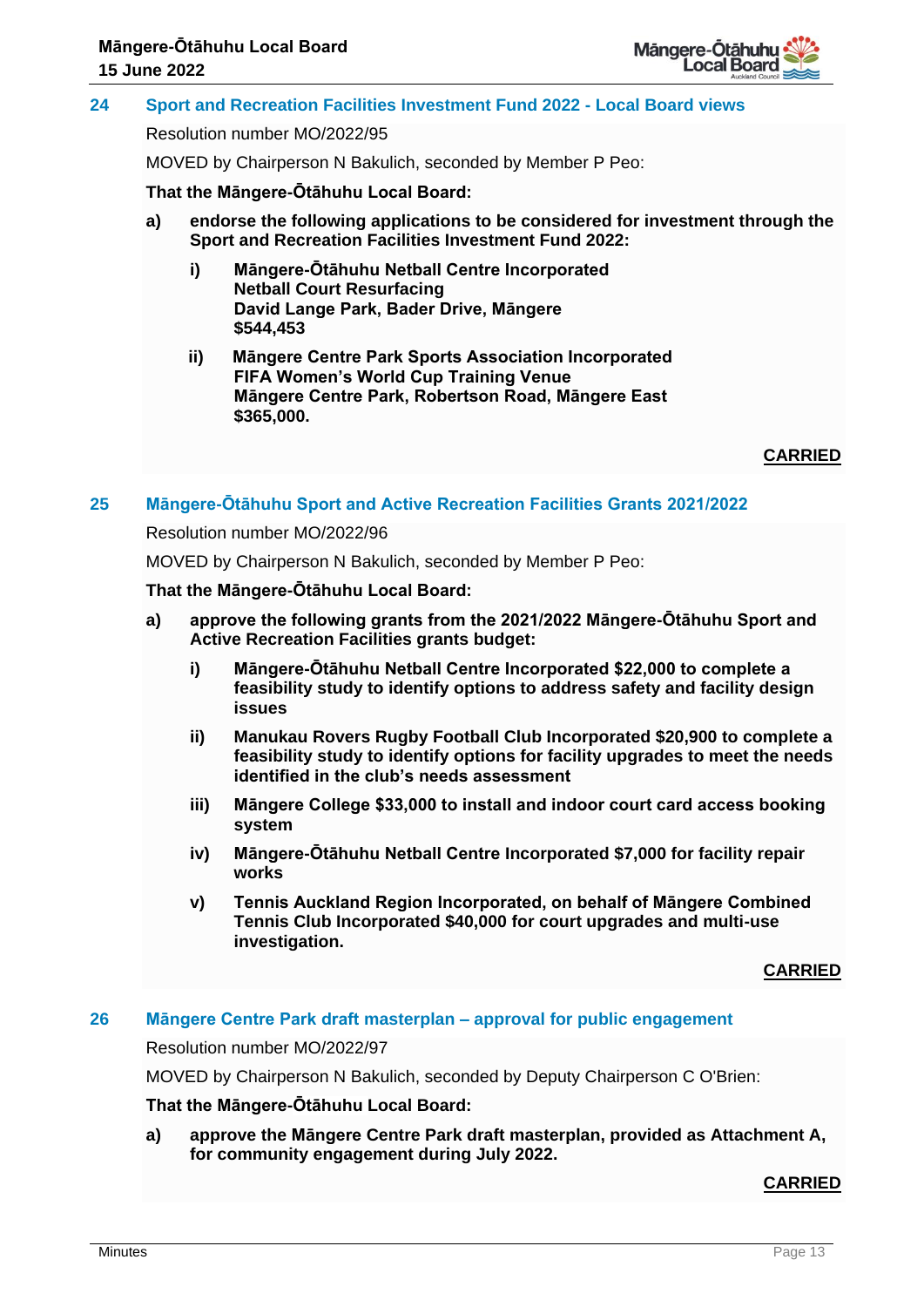# **27 Draft Auckland golf investment plan**

The local engagement feedback on the draft Auckland golf investment plan was tabled at the meeting.

A copy of the reports has been placed on the official minutes and are available on the Auckland Council website as a minute attachment. Resolution number MO/2022/98

MOVED by Chairperson N Bakulich, seconded by Member W Togiamua:

## **That the Māngere-Ōtāhuhu Local Board:**

- **a) tautoko / support the draft Auckland golf investment plan titled** *Where all Aucklanders benefit from publicly owned golf land* **attached to this report (Attachment A)**
- **b) tautoko / support the three policy objectives set in the draft Auckland golf investment plan:**
	- **i) increased equity, sport and recreation by opening up publicly owned golf land to all Aucklanders**
	- **ii) increased equity and participation by providing a broad range of golf experiences that attract and retain participants and services targeted at low participation groups**
	- **iii) best practice in ecosystem management and biodiversity conservation of publicly owned golf land**
- **c) tautoko / support the decision-making framework set in the draft Auckland golf investment plan, in which future use of publicly owned golf land will be considered in the context of local needs, increased equity, participation and environmental outcomes**
- **d) is concerned that communities without golf courses on public land will have reduced access to golfing opportunities as a result and requests policy objective ii) and the decision-making framework consider incorporating or supporting the delivery of golfing opportunities across Auckland including in communities without golf courses.**

# **CARRIED**

## **Attachments**

- A 15 June 2022: Māngere-Ōtāhuhu Local Board Item 27 Draft Auckland golf investment plan - Māngere-Ōtāhuhu People's Panel Written Feedback Vol.1
- B 15 June 2022: Māngere-Ōtāhuhu Local Board Item 27 Draft Auckland golf investment plan - Māngere-Ōtāhuhu Have Your Say Written Feedback Vol.1
- C 15 June 2022: Māngere-Ōtāhuhu Local Board Item 27 Draft Auckland golf investment plan - Mana whenua submissions
- D 15 June 2022: Māngere-Ōtāhuhu Local Board Item 27 Draft Auckland golf investment plan - Key stakeholder submissions
- E 15 June 2022: Māngere-Ōtāhuhu Local Board Item 27 Draft Auckland golf investment plan - Memo

*Deputy Chair C O'Brien left the meeting at 7.51pm.*